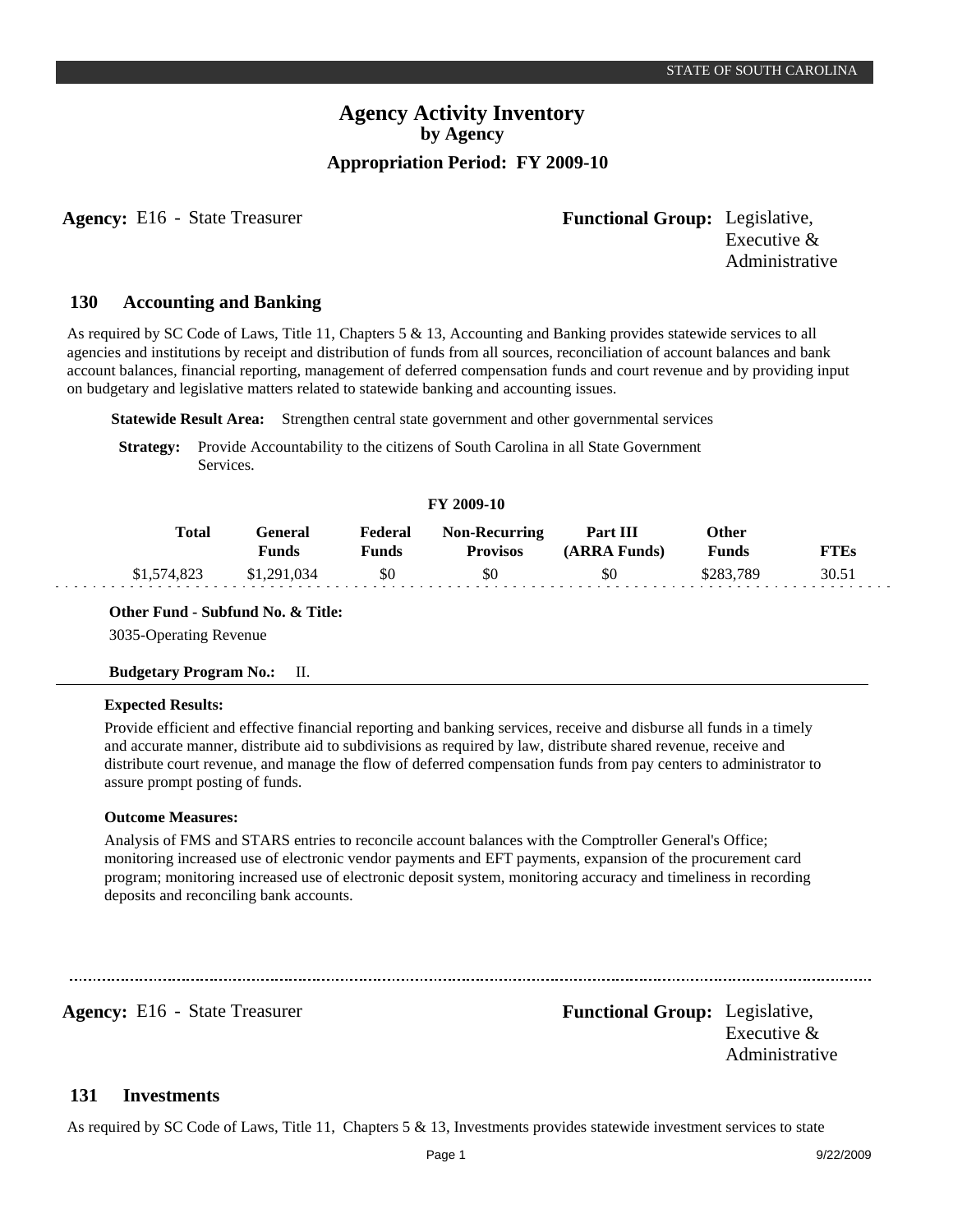# **Agency Activity Inventory by Agency**

## **Appropriation Period: FY 2009-10**

agencies and institutions through investment of all state funds, management of cash liquidity, cash flow, and collateral, and through management of a local government investment pool for municipalities, counties, and local districts of the state.

**Statewide Result Area:** Strengthen central state government and other governmental services

**Strategy:** Provide Accountability to the citizens of South Carolina in all State Government Services.

#### **FY 2009-10**

| <b>Total</b> | <b>General</b><br>Funds | Federal<br><b>Funds</b> | <b>Non-Recurring</b><br><b>Provisos</b> | Part III<br>(ARRA Funds) | Other<br><b>Funds</b> | <b>FTEs</b> |  |
|--------------|-------------------------|-------------------------|-----------------------------------------|--------------------------|-----------------------|-------------|--|
| \$1,248,616  | \$130.892               | \$0                     | \$0                                     | \$0                      | \$1,117,724           | 10.08       |  |

**Other Fund - Subfund No. & Title:**

3035-Operating Revenue

#### **Budgetary Program No.:** II.

#### **Expected Results:**

2020

Provide professional investment services for all funds under management through efficient utilization of available resources, obtain the best return within prescribed parameters, while preserving capital, maintain adequate liquidity for cash flow needs, meet or exceed the budgetary earnings projection for the year, maintain adequate collateral to secure State funds deposited in financial institutions.

### **Outcome Measures:**

Analysis of rates of return earned on investments; comparison of investment performance to applicable benchmarks such as the 90-day T-bill rate, the Federal Funds rate and the Consumer price index; monitoring of cash liquidity to meet cash flow needs; and monitoring of all deposits properly collateralized.

**Agency:** E16 - State Treasurer **Functional Group:** Legislative, Executive & Administrative

#### **Debt Management 132**

As required by SC Code of Laws, Title 11, Chapters 5 & 29 , Debt Management provides statewide debt management services for the State, its agencies and institutions by management of debt issues including debt structure and payments, communication with bond-rating agencies, and by ensuring compliance with legal requirements including Arbitrage Rebate and Constitutional Debt Limit.

**Statewide Result Area:** Strengthen central state government and other governmental services

**Strategy:** Provide Accountability to the citizens of South Carolina in all State Government Services.

### **FY 2009-10**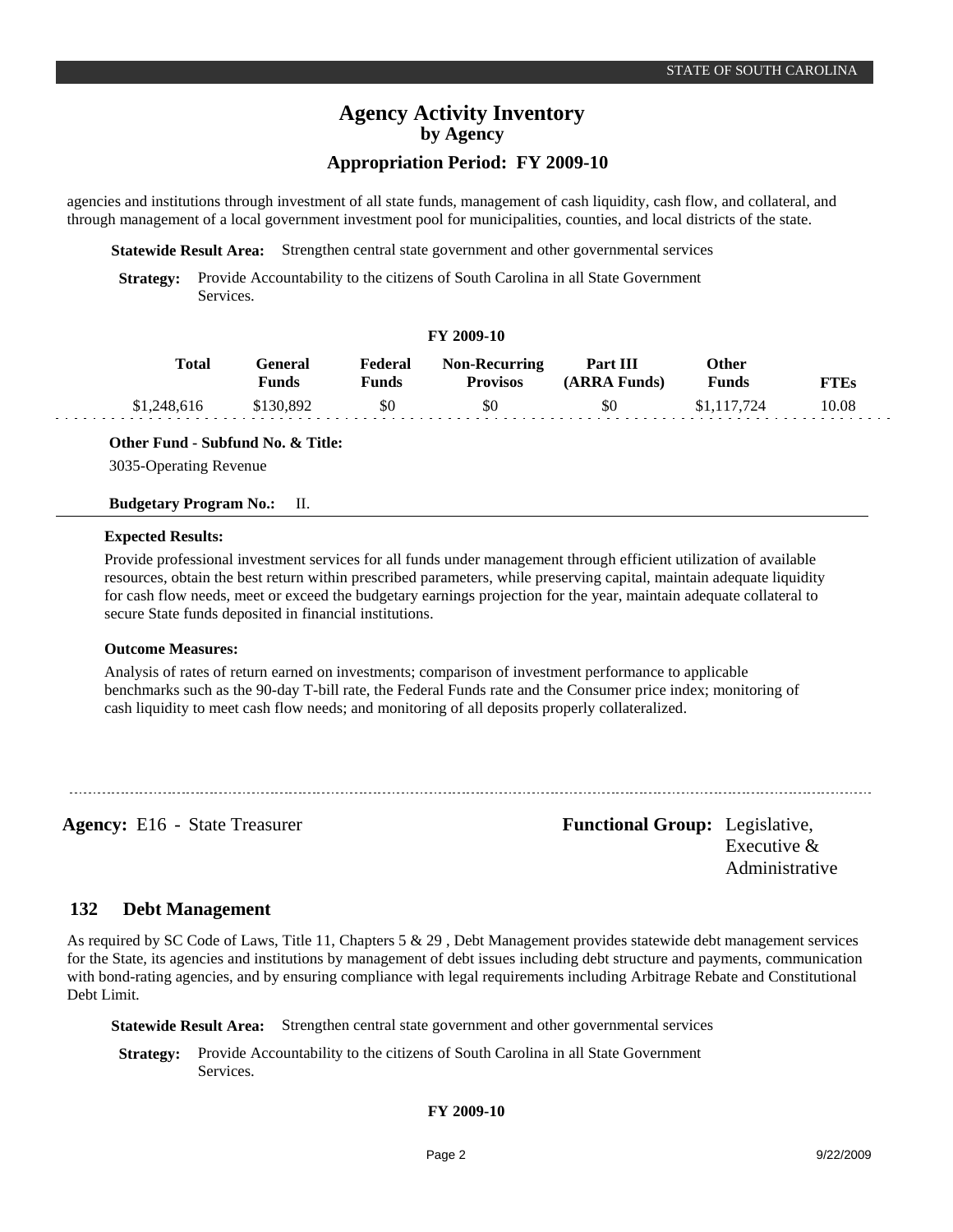# **Agency Activity Inventory by Agency**

## **Appropriation Period: FY 2009-10**

| <b>Total</b>                                                                                       | <b>Funds</b> | <b>General</b> | Federal<br><b>Funds</b> | <b>Non-Recurring</b><br><b>Provisos</b>                                  | Part III<br>(ARRA Funds)                                                                                                                                                                                                                                                                                                      | Other<br><b>Funds</b> | <b>FTEs</b>                     |
|----------------------------------------------------------------------------------------------------|--------------|----------------|-------------------------|--------------------------------------------------------------------------|-------------------------------------------------------------------------------------------------------------------------------------------------------------------------------------------------------------------------------------------------------------------------------------------------------------------------------|-----------------------|---------------------------------|
| \$614,112                                                                                          |              | \$144,086      | \$0                     | \$0                                                                      | \$0                                                                                                                                                                                                                                                                                                                           | \$470,026             | 8.61                            |
| Other Fund - Subfund No. & Title:                                                                  |              |                |                         |                                                                          |                                                                                                                                                                                                                                                                                                                               |                       |                                 |
| 3035-Operating Revenue                                                                             |              |                |                         |                                                                          |                                                                                                                                                                                                                                                                                                                               |                       |                                 |
| <b>Budgetary Program No.:</b>                                                                      |              | П.             |                         |                                                                          |                                                                                                                                                                                                                                                                                                                               |                       |                                 |
| <b>Expected Results:</b>                                                                           |              |                |                         |                                                                          |                                                                                                                                                                                                                                                                                                                               |                       |                                 |
|                                                                                                    |              |                |                         | timely manner; and ensure the constitutional debt limit is not exceeded. | Provide guidance to State Agencies and institutions in effectively managing debt; ensure debt service payments are<br>processed accurately and timely; ensure the lowest rate of interest is paid on the debt; close all debt issues in a                                                                                     |                       |                                 |
| <b>Outcome Measures:</b>                                                                           |              |                |                         |                                                                          |                                                                                                                                                                                                                                                                                                                               |                       |                                 |
|                                                                                                    |              |                |                         |                                                                          | Analysis of debt payment timeliness and accuracy; compliance with federal arbitrage requirement; analysis of<br>yield comparisons for all general obligation debt; monitoring of bond closings' timeliness; monitoring of<br>outstanding bond debt growth; and measurement of turnaround time on agency transaction requests. |                       |                                 |
| <b>Agency: E16 - State Treasurer</b>                                                               |              |                |                         |                                                                          | <b>Functional Group:</b> Legislative,                                                                                                                                                                                                                                                                                         |                       | Executive $&$<br>Administrative |
| 133<br><b>Unclaimed Property Program</b>                                                           |              |                |                         |                                                                          |                                                                                                                                                                                                                                                                                                                               |                       |                                 |
| citizens of South Carolina by returning various forms of property or money to the rightful owners. |              |                |                         |                                                                          | As required by SC Code of Laws, Title 28, Chapter 18, Unclaimed Property Program provides a statewide service to the                                                                                                                                                                                                          |                       |                                 |
| <b>Statewide Result Area:</b>                                                                      |              |                |                         |                                                                          | Strengthen central state government and other governmental services                                                                                                                                                                                                                                                           |                       |                                 |
| <b>Strategy:</b>                                                                                   | Services.    |                |                         |                                                                          | Provide Accountability to the citizens of South Carolina in all State Government                                                                                                                                                                                                                                              |                       |                                 |
|                                                                                                    |              |                |                         | FY 2009-10                                                               |                                                                                                                                                                                                                                                                                                                               |                       |                                 |

| Total     | General<br>Funds | Federal<br>Funds | <b>Non-Recurring</b><br><b>Provisos</b> | Part III<br>(ARRA Funds) | Other<br><b>Funds</b> | <b>FTEs</b> |
|-----------|------------------|------------------|-----------------------------------------|--------------------------|-----------------------|-------------|
| \$894,257 | \$0              | \$0              | \$0                                     | \$0                      | \$894.257             | 11.20       |

## **Other Fund - Subfund No. & Title:**

3035-Operating Revenue

## **Budgetary Program No.:** II.

### **Expected Results:**

Increase public awareness, promote services via the internet, increase the return of property, decrease the turn-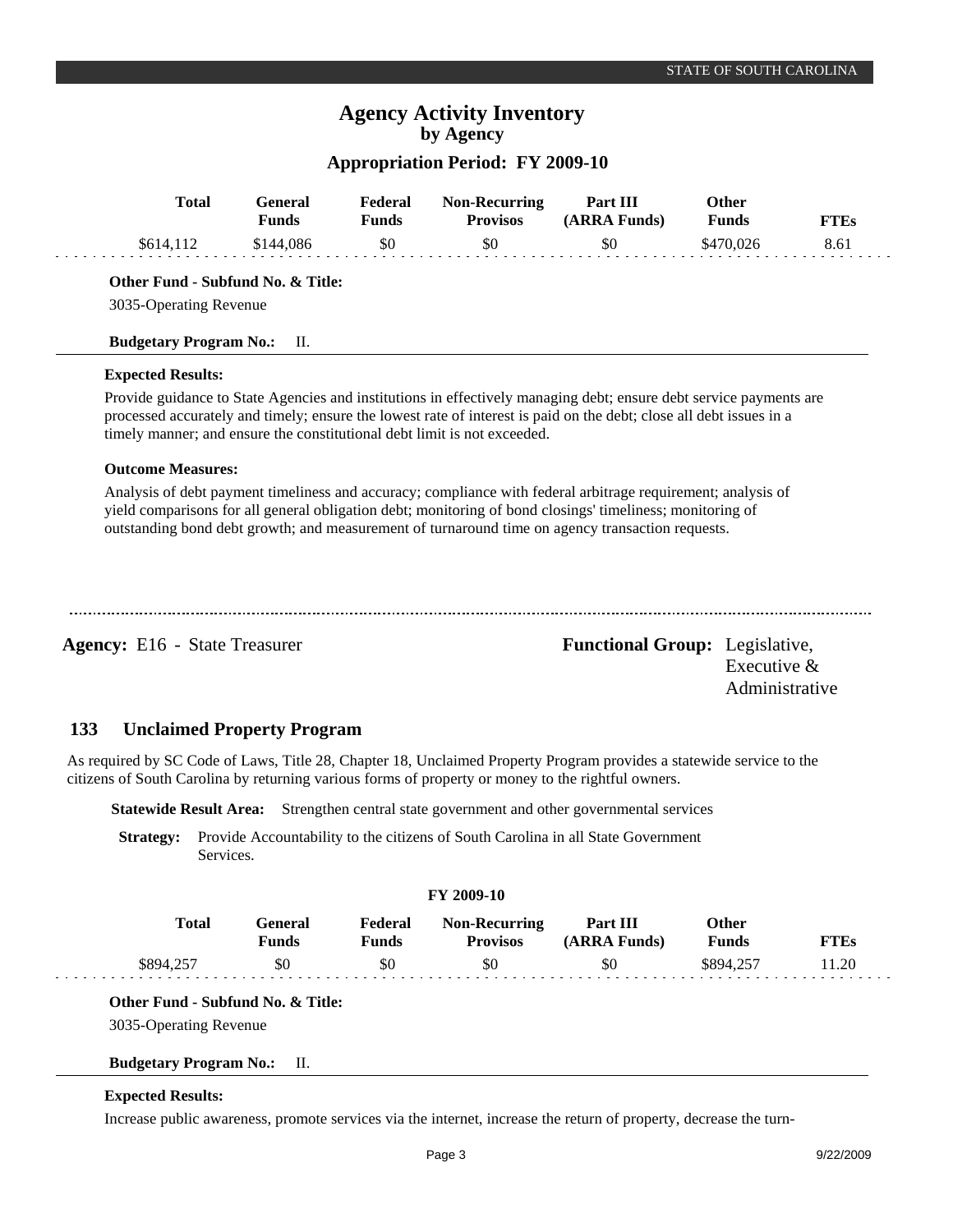around time on claim payments, and ensure compliance with the unclaimed property act.

### **Outcome Measures:**

Analysis of number of claims paid to rightful owners; analysis of claim payment turnaround time; monitoring of television and newspaper marketing campaigns; and analysis of services utilized through the website.

**Agency:** E16 - State Treasurer **-** *Functional Group:* Legislative, Executive & Administrative

#### **South Carolina Tuition Prepayment Program / South Carolina College Investment Program 134**

As required by SC Code of Laws, Title 59, Chapters 2 & 4,South Carolina Tuition Prepayment Program (SCTPP) / South Carolina College Investment Program (Future Scholar) are college savings plans that allow families the option of saving now at great advantage for their children's college education.

**Statewide Result Area:** Improve the state's post-secondary education system and cultural resources

**Strategy:** Provide for greater access and affordability of our higher education system.

| <b>FY 2009-10</b> |                         |                         |                                         |                          |                              |             |  |  |  |
|-------------------|-------------------------|-------------------------|-----------------------------------------|--------------------------|------------------------------|-------------|--|--|--|
| <b>Total</b>      | General<br><b>Funds</b> | Federal<br><b>Funds</b> | <b>Non-Recurring</b><br><b>Provisos</b> | Part III<br>(ARRA Funds) | <b>Other</b><br><b>Funds</b> | <b>FTEs</b> |  |  |  |
| \$453,954         | \$0                     | \$0                     | \$0                                     | \$0                      | \$453.954                    | 2.60        |  |  |  |

**Other Fund - Subfund No. & Title:**

3035-Operating Revenue

### **Budgetary Program No.:** II.

### **Expected Results:**

Increase public awareness, increase program flexibility, expand services and participation by utilizing the internet and encouraging automatic draft payment options. Analyze cash flow expectations and review actuarial assumptions.

### **Outcome Measures:**

Analysis of growth in the number of future scholar accounts and SCTPP accounts; increase in the number of accounts utilizing automatic draft; analysis of the website usage; and analysis of fund growth and yield.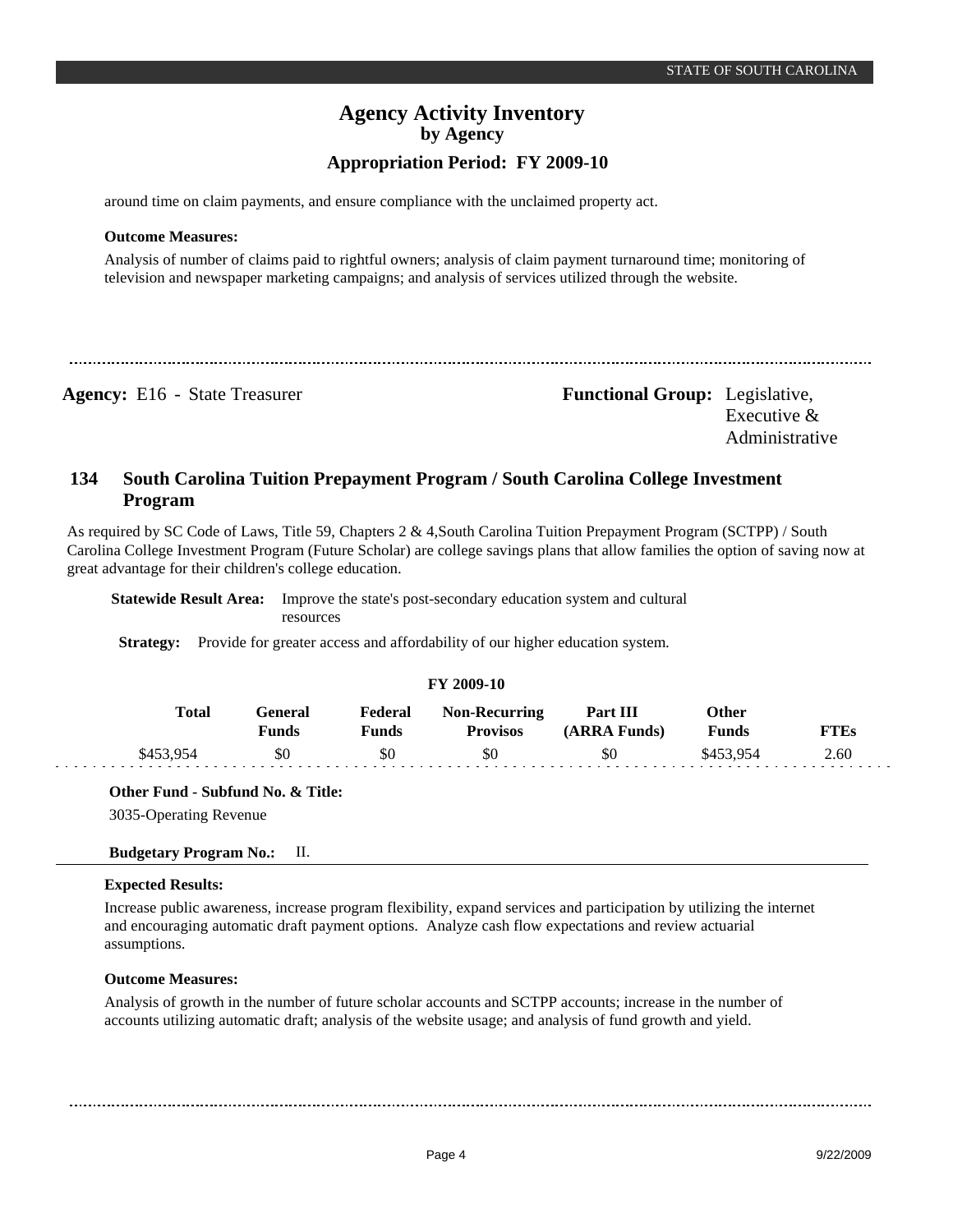**Agency:** E16 - State Treasurer **- Functional Group:** Legislative,

Executive & Administrative

#### **Student Loans-Teachers 135**

Pursuant to the FY 09 Appropriations Act Part IA, Section 1, Subsection XI.F.2. Other Agencies and Entities, the State Treasurer's Office is to receive EIA funds from the Department of Revenue for the purpose of disbursing these funds to the SC Student Loan Corporation to fund student loans for teacher program.

**Statewide Result Area:** Improve K-12 student performance

**Strategy:** Provide for quality, cost-effective service delivery. The costs associated with South Carolina's transportation and testing systems should be reduced while the efficiency with which these systems operate is improved.

#### **FY 2009-10**

| Total       | General)<br>Funds | Federal<br>Funds | <b>Non-Recurring</b><br><b>Provisos</b> | Part III<br>(ARRA Funds) | Other<br><b>Funds</b> | "TEs |
|-------------|-------------------|------------------|-----------------------------------------|--------------------------|-----------------------|------|
| \$4,000,722 | \$0               | \$0              | \$0                                     | \$0                      | \$4,000,722           | 0.00 |

**Other Fund - Subfund No. & Title:**

4973-Allocation EIA

### **Budgetary Program No.:** III.

## **Expected Results:**

Pass through funds

### **Outcome Measures:**

Pass through funds

**Agency:** E16 - State Treasurer **-** *Functional Group:* Legislative, Executive & Administrative

#### **Administration 136**

Administration provides executive leadership, strategic planning, policy development, budgeting and financial management services, procurement services, human resource management services and other related administrative services.

**Statewide Result Area:** Strengthen central state government and other governmental services

**Strategy:** Administration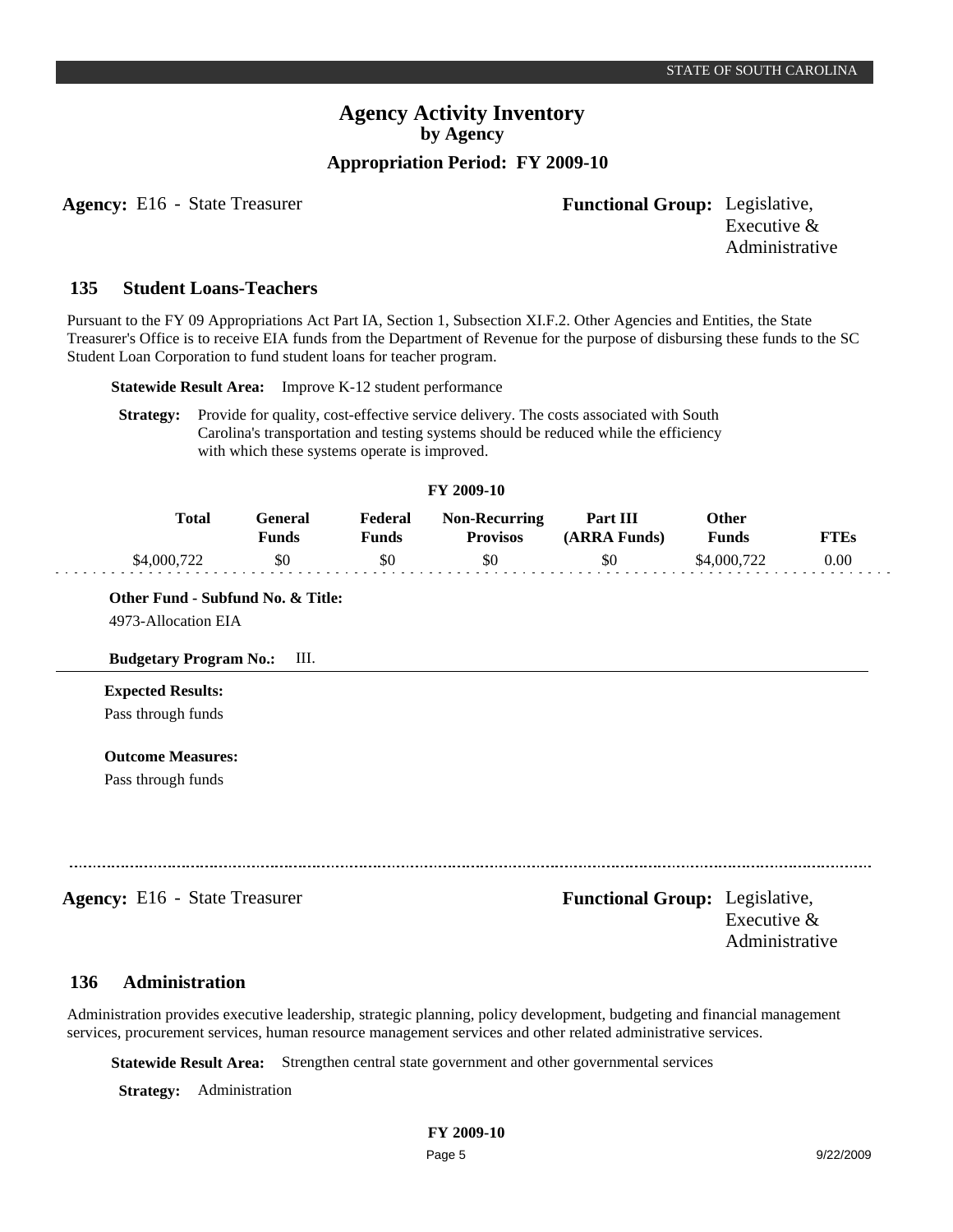# **Agency Activity Inventory by Agency**

## **Appropriation Period: FY 2009-10**

| <b>Total</b>                                        | <b>General</b><br><b>Funds</b> | Federal<br><b>Funds</b> | <b>Non-Recurring</b><br><b>Provisos</b> | Part III<br>(ARRA Funds)                                                                                                                                                                                                      | Other<br><b>Funds</b> | <b>FTEs</b>                                                    |
|-----------------------------------------------------|--------------------------------|-------------------------|-----------------------------------------|-------------------------------------------------------------------------------------------------------------------------------------------------------------------------------------------------------------------------------|-----------------------|----------------------------------------------------------------|
| \$465,118                                           | \$465,118                      | \$0                     | \$0                                     | \$0                                                                                                                                                                                                                           | \$0                   | 7.00                                                           |
| Other Fund - Subfund No. & Title:                   |                                |                         |                                         |                                                                                                                                                                                                                               |                       |                                                                |
| <b>NA</b>                                           |                                |                         |                                         |                                                                                                                                                                                                                               |                       |                                                                |
| <b>Budgetary Program No.:</b>                       | $\rm{I.}, \rm{II.}$            |                         |                                         |                                                                                                                                                                                                                               |                       |                                                                |
| <b>Expected Results:</b>                            |                                |                         |                                         |                                                                                                                                                                                                                               |                       |                                                                |
|                                                     |                                |                         |                                         | Retain a well-trained knowledgeable work force, provide a safe and healthy environment, provide adequate<br>resources to enable employees to efficiently and effectively carry out the mission of the agency.                 |                       |                                                                |
| <b>Outcome Measures:</b>                            |                                |                         |                                         |                                                                                                                                                                                                                               |                       |                                                                |
| vendor payments and financial report transmissions. |                                |                         |                                         | Monitoring of financial resources; maintenance of accurate of employee personnel and benefits transactions and<br>records, assessments of staff development and training opportunities; monitoring accuracy and timeliness of |                       |                                                                |
| <b>Agency:</b> E16 - State Treasurer                |                                |                         |                                         |                                                                                                                                                                                                                               |                       | <b>Functional Group:</b> Law Enforcement &<br>Criminal Justice |

#### **Prosecutor / Public Defender Public Service 1790**

Pursuant to the FY 09 Appropriations Act Part IB, Section 89.102 (Prosecutors and Defenders Public Incentive Program) the Prosecutors and Defenders Public Incentive Program must be administered by the South Carolina Student Loan Corporation. General Funds were appropriated in the State Treasurer's Office budget for the purpose of disbursing these funds to the SC Student Loan Corporation to fund this program.

**Statewide Result Area:** Strengthen central state government and other governmental services

**Strategy:** Provide effective and efficient Other Governmental Services which are required by law and/or pertinent to the lives of citizens.

| <b>FY 2009-10</b> |              |                         |                         |                                         |                          |                              |             |  |
|-------------------|--------------|-------------------------|-------------------------|-----------------------------------------|--------------------------|------------------------------|-------------|--|
|                   | <b>Total</b> | General<br><b>Funds</b> | Federal<br><b>Funds</b> | <b>Non-Recurring</b><br><b>Provisos</b> | Part III<br>(ARRA Funds) | <b>Other</b><br><b>Funds</b> | <b>FTEs</b> |  |
|                   | \$0          | \$0                     | \$0                     | \$0                                     | \$0                      | \$0                          | 0.00        |  |
|                   |              |                         |                         |                                         |                          |                              |             |  |

**Other Fund - Subfund No. & Title:**

NA

### **Budgetary Program No.:** III.

### **Expected Results:**

See explanation - Activity not funded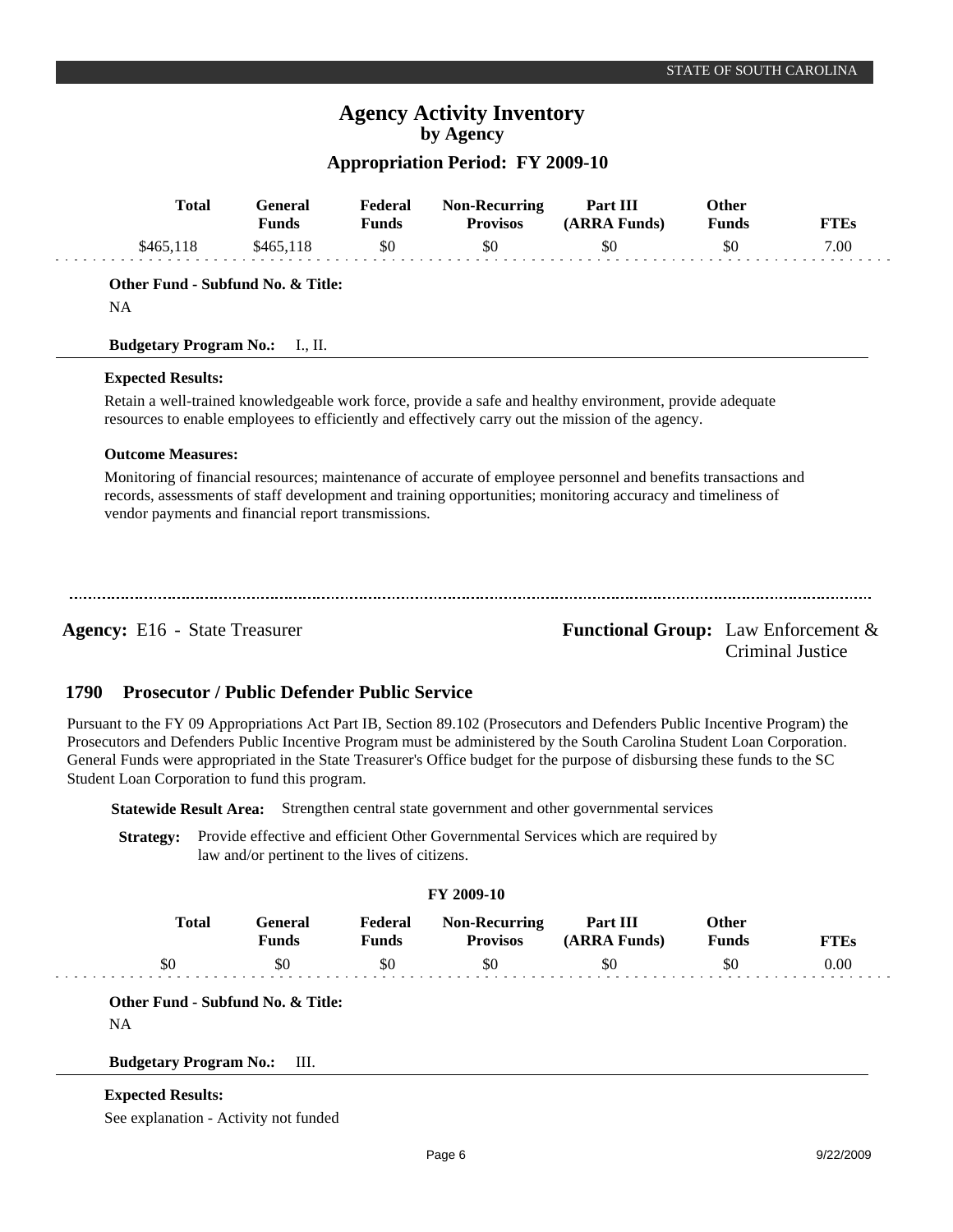**Outcome Measures:**

See explanation - Activity not funded

Legislature did not fund activity for FY 10

**Agency:** E16 - State Treasurer **- Functional Group:** Legislative, Executive & Administrative

#### **4.04% Mid-Year Reduction 9998**

4.04% Mid-Year Reduction

**Statewide Result Area:** Strengthen central state government and other governmental services

**Strategy:** FY 2009-10 4.04% Mid-Year Reduction

#### **FY 2009-10**

| <b>Total</b> | General<br><b>Funds</b> | Federal<br>प <sub>unds</sub> | <b>Non-Recurring</b><br><b>Provisos</b> | Part III<br>(ARRA Funds) | Other<br><b>Funds</b> | FTEs |
|--------------|-------------------------|------------------------------|-----------------------------------------|--------------------------|-----------------------|------|
| $(\$82.003)$ | (S82,003)               | \$0                          |                                         | \$0                      | \$0                   | 0.00 |

**Other Fund - Subfund No. & Title:** NA

**Budgetary Program No.:** NA

**Expected Results:** NA

**Outcome Measures:** NA